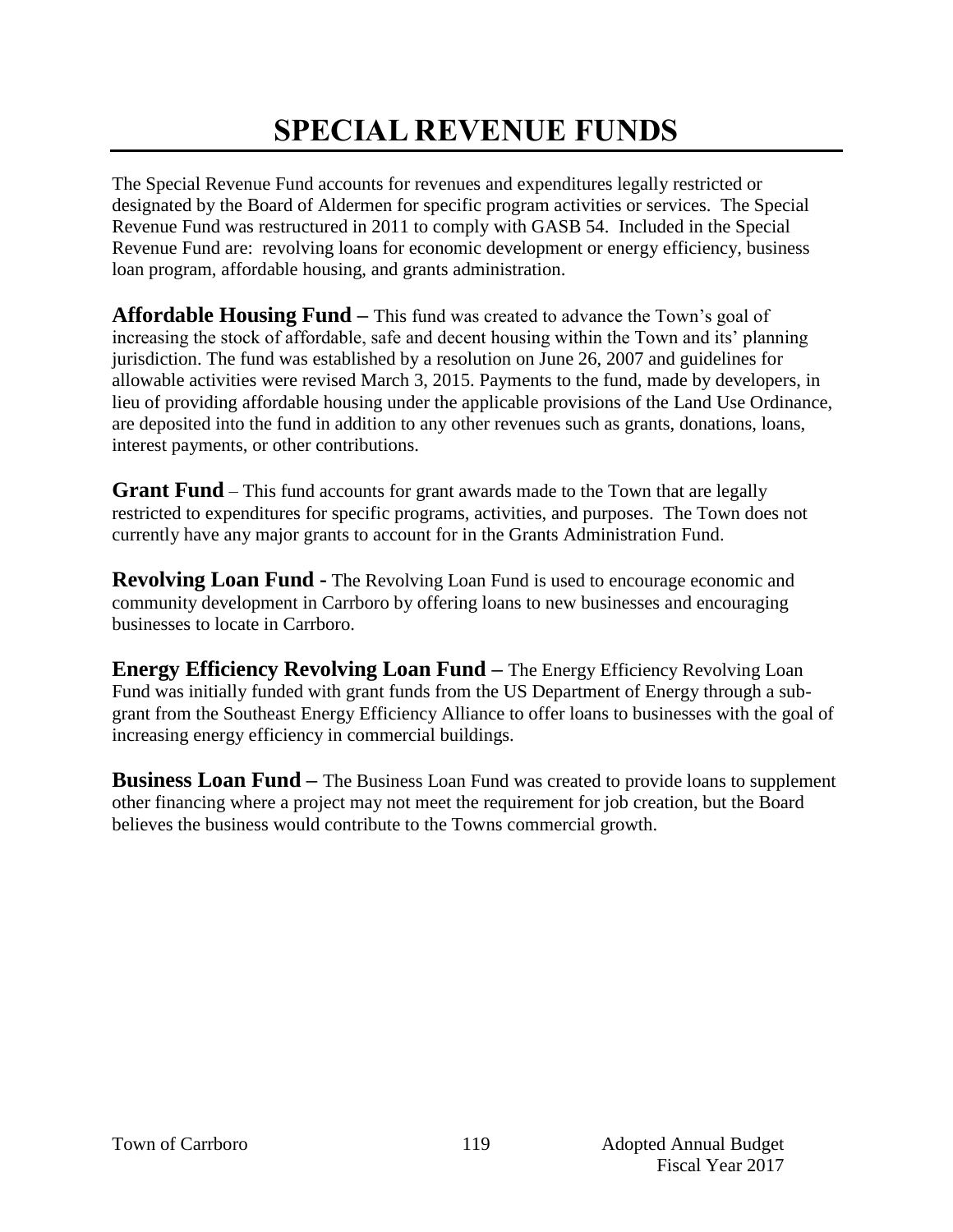## **Budget summary**

|                                        |              | <b>PRIOR</b>  | 2015-16        | 2016-17        |               |
|----------------------------------------|--------------|---------------|----------------|----------------|---------------|
|                                        | <b>TOTAL</b> | <b>YEARS</b>  | <b>ADOPTED</b> | <b>ADOPTED</b> | <b>CHANGE</b> |
| <b>REVENUE</b>                         | APPROP.      | <b>ACTUAL</b> | <b>BUDGET</b>  | <b>BUDGET</b>  |               |
| <b>INVESTMENT EARNINGS</b>             | 654,760      | 654,885       | 7,009          | 19,337         | 176%          |
| <b>GRANT REVENUES</b>                  | 912,901      | 815,137       | 162,237        |                | $-100%$       |
| <b>OTHER REVENUES</b>                  | 850,128      | 962,945       | 429,522        | 545,464        | 27%           |
| <b>PAYMENT IN LIEU</b>                 | ۰            | 96,501        |                |                | N/A           |
| <b>FUND BALANCE</b>                    |              | -             | 150,438        | 340,963        | 127%          |
| <b>TRANSFERS</b>                       | 326,246      | 435,240       | 26,300         | 533,600        | 1929%         |
| <b>TOTAL REVENUE</b>                   | 2,744,035    | 2,964,708     | 775,506        | 1,439,364      | 86%           |
| <b>EXPENDITURE</b>                     |              |               |                |                |               |
| <b>COMMUNITY</b><br><b>DEVELOPMENT</b> | -            | 158,193       |                | 187,900        | N/A           |
| <b>GENERAL GOVERNMENT</b>              | 20.205       | 25.570        |                |                | N/A           |

OTHER APPROPRIATI (LOANS) TRANSFERS TO OTHE **FUNDS** 

**GRANT EXPENDITUR** 

RESERVES

**TOTAL EXPENDITURES** 

| <b>RES</b>  | 2,744,035 | 2,356,518 | 775,506 | 1,439,364                | 86%     |
|-------------|-----------|-----------|---------|--------------------------|---------|
|             | 788,081   | 653,081   | 586,969 | 1,141,861                | 95%     |
| ES          | 997,240   | 636,437   | 188,537 | $\overline{\phantom{0}}$ | $-100%$ |
| ΞR          | 69,200    | -         | -       | $\overline{\phantom{0}}$ | N/A     |
| <b>IONS</b> | 859,128   | 882,128   | -       | 109,603                  | N/A     |
| <b>ENT</b>  | 30,386    | 26,679    | -       | $\qquad \qquad$          | N/A     |
|             | -         | 158,193   | -       | 187,900                  | N/A     |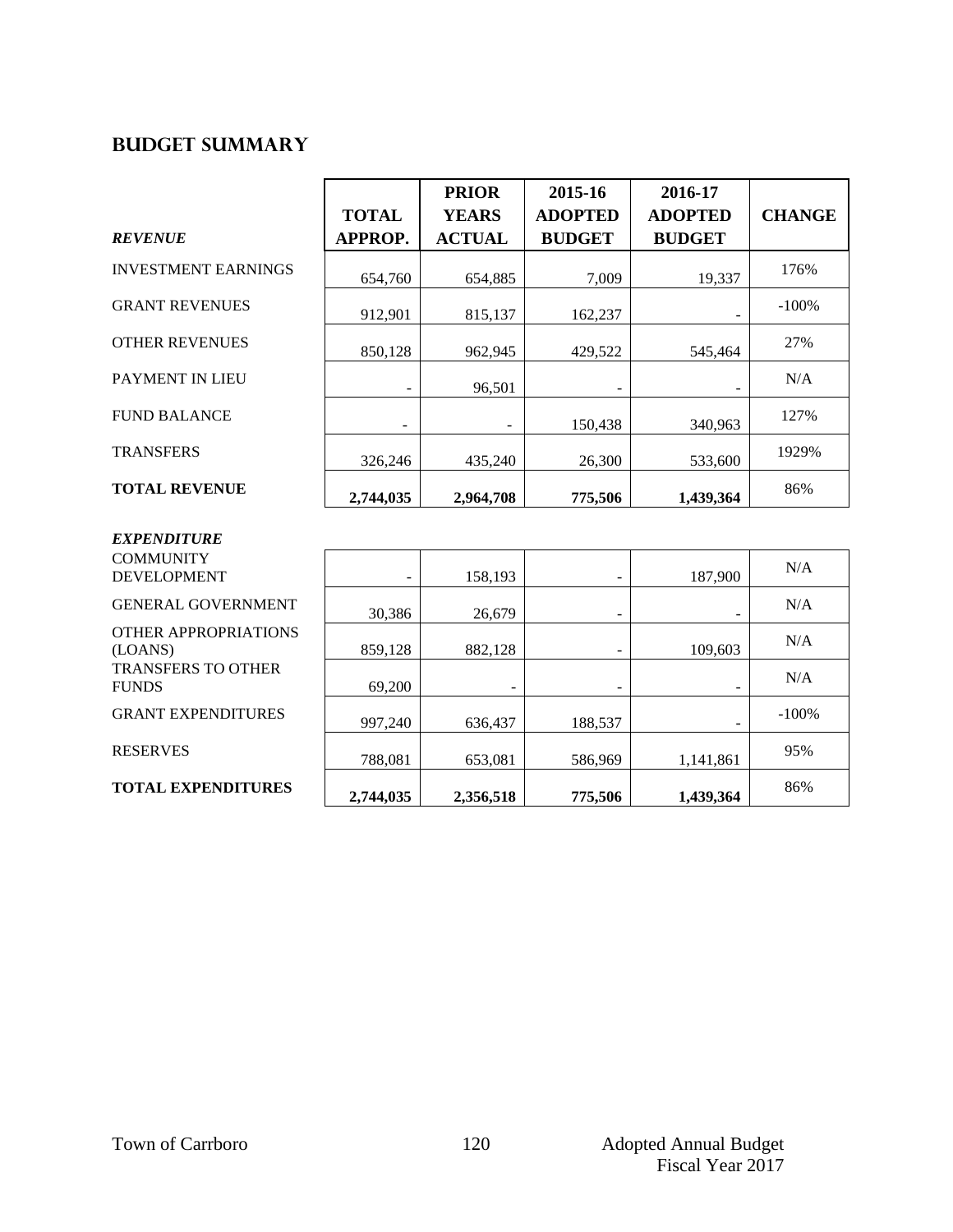# **AFFORDABLE HOUSING FUND**

This fund was created in 2007 with the goal of increasing the stock of affordable, safe and decent housing within the Town and its planning jurisdiction. Funding for the fund is from developers that make a cash payment, in lieu of providing affordable housing under the applicable provisions of the Land Use Ordinance, and other revenues such as grants, donations, loans, interest payments, or other contributions that are received.

## **GOALS**

- Increase number of homeownership and rental units that are permanently affordable in Carrboro.
- Evaluate and reduce housing density restrictions to slow the climb of housing prices and diversify housing stock, particularly in high transit areas.
- Decrease barriers to first-time homeownership and to homeownership retention, particularly among seniors.
- Reduce negative effects of parking requirements on rental prices.
- Slow the pressure on rental prices by increasing rental housing stock, particularly in high-transit areas.
- Reduce erosion of rental housing quality and affordability.
- Improve opportunities for developers and potential partners to identify affordability in a project.
- Ensure implementation of the Affordable Housing Strategy.
- Acquisition of land/property for the creation of affordable housing.

### **SERVICES PROVIDED & ACTIVITIES**

- Provide staffing for the Affordable Housing Task Force.
- Town liaison with the Orange County Partnership to End Homelessness.
- Town liaison with the Orange County Affordable Housing Coalition.
- Coordinate housing efforts and implement housing plans as an Orange County HOME Consortium member.
- Market Carrboro's Affordable Housing Fund.
- Review applications to the Affordable Housing Fund and ensure proper use of funds.

### **PREVIOUS YEAR ACCOMPLISHMENTS**

- Created and adopted the Affordable Housing Goals and Strategies document.
- Set a ten year stretch goal for the number of permanently affordable rental and homeownership units in Carrboro.
- Implemented bi-monthly Affordable Housing Task Force meeting schedule.
- Better positioned the Town for future affordable housing opportunities by cultivating relationships with experienced nonprofit affordable housing professionals and developers.
- Increased the usefulness of the Affordable Housing Fund as a tool for achieving the Town's affordable housing goals by increasing the number of tools at its disposal.
- Allocated Affordable Housing Fund money for an emergency home repair
- Played a leadership role at regional transit tables to ensure affordable housing goals are priorities.
- Decreased the barrier to first time homeownership and to homeownership retention by providing staffing and funding for the Northside Initiative land banking and emergency home repairs program, as well as other emergency repair programs.
- Created an inventory of publicly owned land to be analyzed for the possibility of creating affordable housing.
- Identified plots of land for potential Low-Income Housing Tax Credit developments.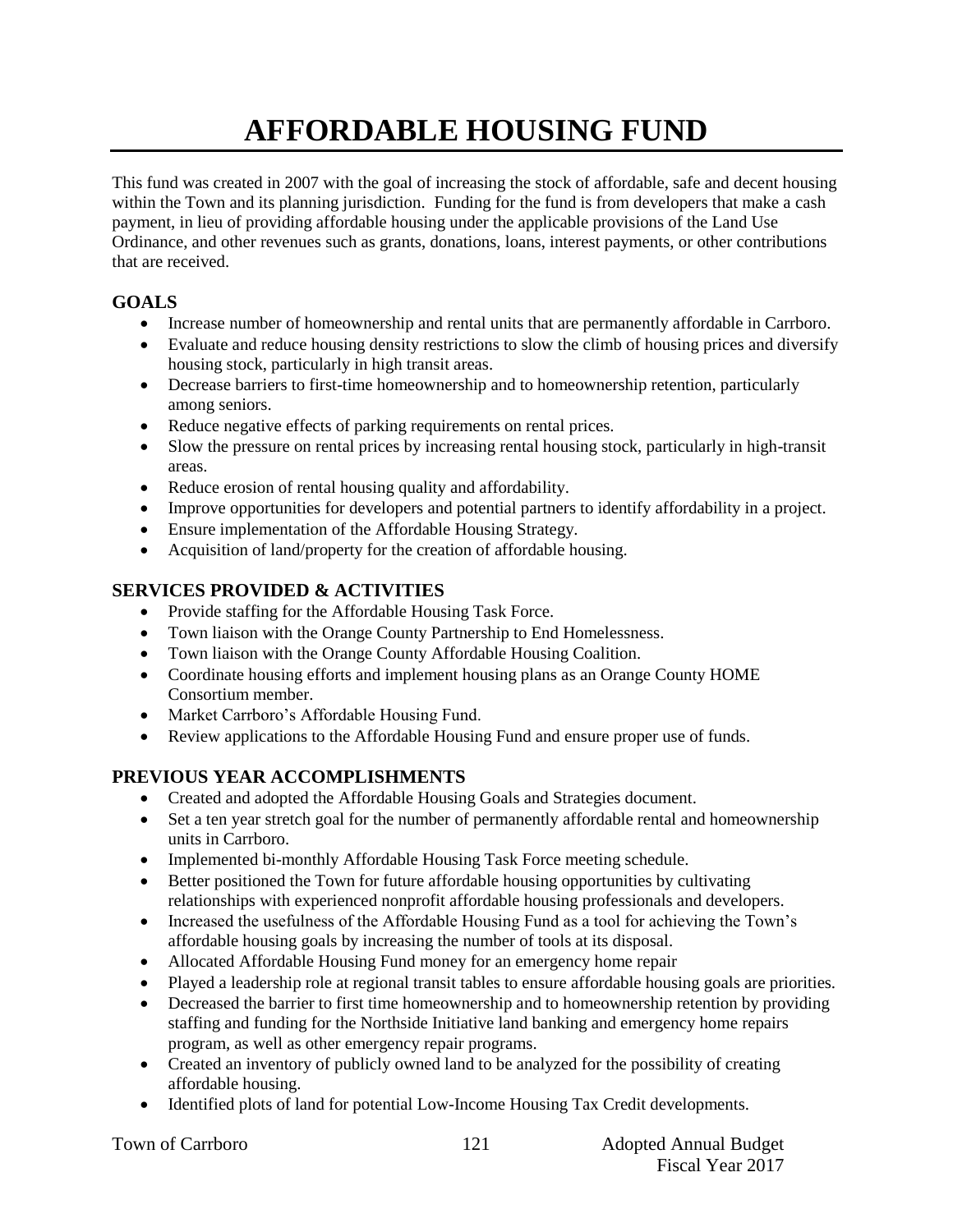Created an inventory of abandoned properties to identify opportunities for the creation of affordable housing.

### **UPCOMING FISCAL YEAR OBJECTIVES**

- Develop guidelines that will better incentivize developers to create affordable housing.
- Increasing the usefulness of that Affordable Housing Fund as a tool for achieving the Town's affordable housing goals.
- Work with nonprofit affordable housing providers to identify opportunities for developing affordable housing and/or transitioning market rate units to affordable units.
- Work with Low-Income Housing Tax Credit developers to identify potential projects.
- Analyze and, if appropriate, create opportunities for affordable housing on abandoned properties.
- Develop a parking plan that will incorporate affordable housing concerns.
- Review and make changes to the Town's Land Use Regulations to better accommodate and promote affordable housing.

#### **BUDGET SUMMARY**

| <b>AFFORDABLE HOUSING</b><br><b>FUND</b> |                                | <b>PRIOR</b>                  | 2015-16                         | 2016-17                         |               |
|------------------------------------------|--------------------------------|-------------------------------|---------------------------------|---------------------------------|---------------|
| <b>REVENUE</b>                           | <b>TOTAL</b><br><b>APPROP.</b> | <b>YEARS</b><br><b>ACTUAL</b> | <b>ADOPTED</b><br><b>BUDGET</b> | <b>ADOPTED</b><br><b>BUDGET</b> | <b>CHANGE</b> |
| <b>INVESTMENT EARNINGS</b>               | ۰                              |                               | ۰                               |                                 | N/A           |
| <b>PAYMENT IN LIEU</b>                   |                                | 96,501                        |                                 |                                 | N/A           |
| <b>FUND BALANCE</b>                      |                                |                               | 34,750                          | 231.360                         | 566%          |
| <b>TRANSFERS</b>                         | 47,707                         | 408,940                       | ۰                               | 533,600                         | N/A           |
| <b>SUBTOTAL</b>                          | 47,707                         | 505,441                       | 34,750                          | 764,960                         | 2101%         |

#### *EXPENDITURE*

| <b>HILLSBOROUGH</b><br><b>HOUSING CO-OPERATIVE</b> | 9,000  | 9,000   | ۰      |         | N/A   |
|----------------------------------------------------|--------|---------|--------|---------|-------|
| <b>COMMUNITY HOME</b><br><b>TRUST</b>              |        | 64,000  |        | 64,000  | N/A   |
| HOME CONSORTIUM<br><b>MATCH</b>                    |        | 10,525  |        | 10,525  | N/A   |
| PARTNERSHIP TO END<br><b>HOMELESSNESS</b>          |        | 16,068  |        | 16,068  | N/A   |
| <b>HUMAN SERVICES</b><br><b>GRANTS</b>             |        | 33,600  |        | 33,600  | N/A   |
| PEST CONTROL                                       | 3,707  | -       | ۰      | 3,707   | N/A   |
| <b>RESERVES</b>                                    | 35,000 | 25,000  | 34,750 | 637.060 | 1733% |
| <b>SUBTOTAL</b>                                    | 47,707 | 158,193 | 34,750 | 764,960 | 2101% |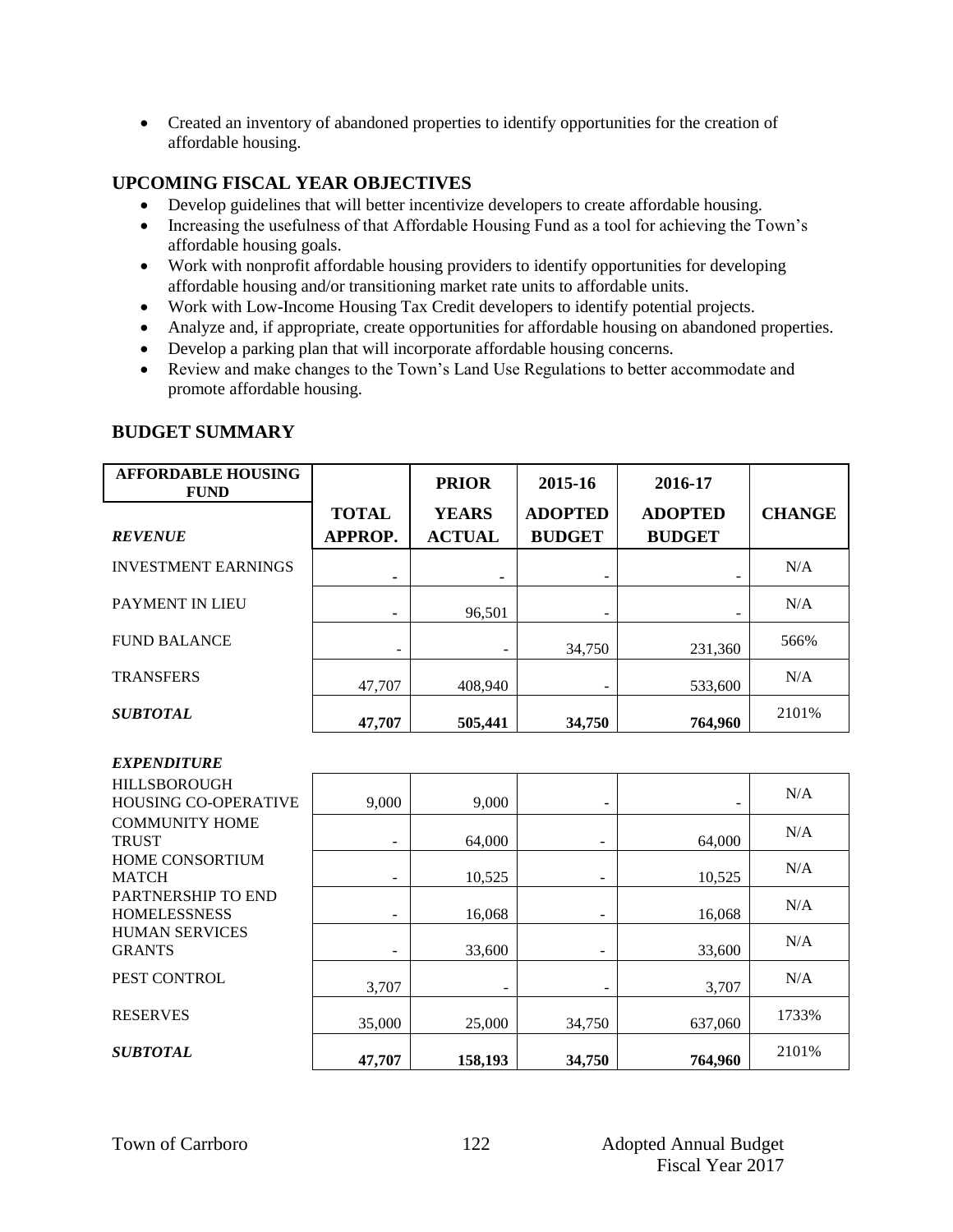## **GRANT FUND**

The Town does not currently have any major grants to account for in the Grants Administration Fund.

### **Budget summary**

| <b>GRANT FUND</b>                                |                | <b>PRIOR</b>  | 2015-16        | 2016-17                  |               |
|--------------------------------------------------|----------------|---------------|----------------|--------------------------|---------------|
|                                                  | <b>TOTAL</b>   | <b>YEARS</b>  | <b>ADOPTED</b> | <b>ADOPTED</b>           | <b>CHANGE</b> |
| <b>REVENUE</b>                                   | <b>APPROP.</b> | <b>ACTUAL</b> | <b>BUDGET</b>  | <b>BUDGET</b>            |               |
| <b>INVESTMENT EARNINGS</b>                       |                |               |                |                          | N/A           |
| <b>CDBG - ROBERSON STREET</b><br><b>SEWER</b>    | 171,700        | 171,700       |                |                          | N/A           |
| <b>CDBG PRORAM/OTHER</b><br><b>INCOME</b>        | 7,000          | 7,000         |                |                          | N/A           |
| ORANGE COUNTY CDBG<br><b>MATCH</b>               | 64,940         | 64,940        | 64,940         | ۰                        | $-100%$       |
| NC SOLAR CENTER - NCSU                           | 97,297         | 97,297        | 97,297         | -                        | $-100%$       |
| <b>TRANSFER</b>                                  | 153,539        | 26,300        | 26,300         |                          | $-100%$       |
| <b>SUBTOTAL</b>                                  | 1,066,440      | 815,137       | 188,537        |                          | $-100%$       |
| <b>EXPENDITURE</b>                               |                |               |                |                          |               |
| <b>WATER RESTORATION -</b><br><b>CLEAN WATER</b> | 205,000        | 205,000       |                |                          | N/A           |
| <b>ENERGY EFFICIENCY</b><br><b>PROGRAM</b>       | 242,900        | 242,900       |                |                          | N/A           |
| <b>CDBG - ROBERSON STREET</b><br><b>SEWER</b>    | 312,979        | 64,940        | 64.940         | -                        | $-100%$       |
| CULTURAL A & E DISTRICT                          | 26,300         | 26,300        | 26,300         | $\overline{\phantom{a}}$ | $-100%$       |

97,297

**636,437** 

-

97,297

69,200

**1,066,440** 

HYBRID SOLID WASTE TRUCK

**TRANSFERS** 

*SUBTOTAL*

97,297

**188,537** 

-

-

-

**-** 

-100%

N/A

-100%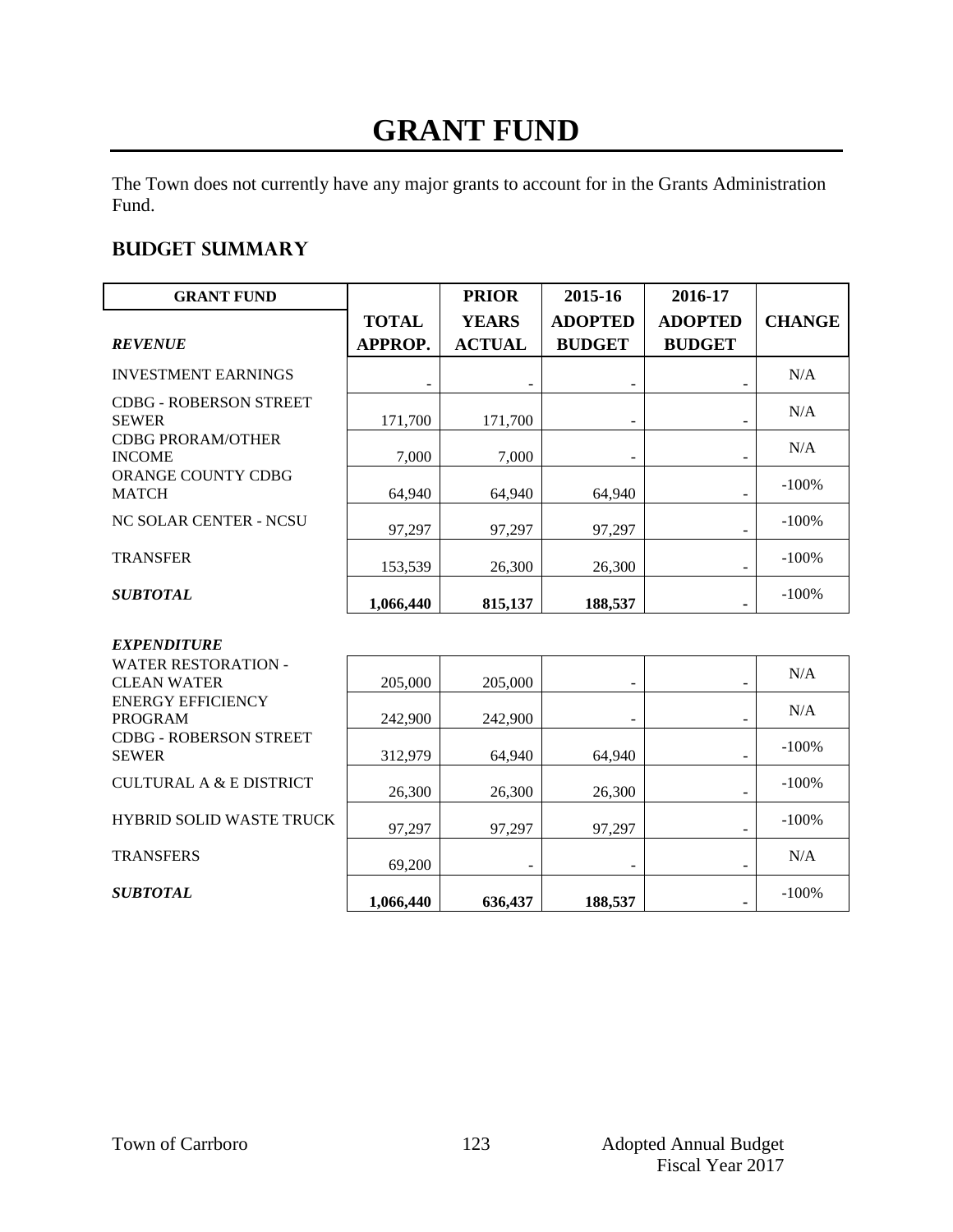# **REVOLVING LOAN FUND**

The Revolving Loan Fund sustains itself with the interest earned on loans provided to businesses. With this interest, a reserve is created that enables the Town to continue loaning funds to businesses. As loans are paid off, the Town closes the loans and removes them from financial records.

| <b>Business</b>                | Amount<br><b>Borrowed</b> | Date of<br><b>Original Loan</b> |
|--------------------------------|---------------------------|---------------------------------|
| <b>Alphabet Soup</b>           | \$48,000                  | 2001                            |
| Bryan's Guitar and Music, Inc. | \$90,000                  | 2004                            |
| Art in a Pickle                | \$105,000                 | 2007                            |
| Carrboro Co-Working            | \$90,000                  | 2008                            |
| Beehive                        | \$56,000                  | 2009                            |
| Carrboro Citizen               | \$50,000                  | 2009                            |
| The Kind Coffee                | \$57,000                  | 2009                            |
| Second Wind, LLC               | \$45,000                  | 2012                            |
| <b>PTA Thrift Store</b>        | \$24,000                  | 2013                            |
| Cameron's                      | \$50,000                  | 2014                            |
| Eden Food Group, LLC           | \$36,239                  | 2016                            |

The Revolving Loan Fund contains the following active loans to businesses:

### **BUDGET SUMMARY**

| <b>REVOLVING LOAN FUND</b>                |              | <b>PRIOR</b>  | 2015-16        | 2016-17        |               |
|-------------------------------------------|--------------|---------------|----------------|----------------|---------------|
|                                           | <b>TOTAL</b> | <b>YEARS</b>  | <b>ADOPTED</b> | <b>ADOPTED</b> | <b>CHANGE</b> |
| <b>REVENUE</b>                            | APPROP.      | <b>ACTUAL</b> | <b>BUDGET</b>  | <b>BUDGET</b>  |               |
| <b>INVESTMENT EARNINGS</b>                | 654,760      | 654,760       | 4,536          | 9,193          | 103%          |
| OTHER REVENUE - LOAN<br><b>REPAYMENTS</b> | 743,000      | 743,000       | 45,308         | 136,121        | 200%          |
| <b>OTHER FINANCING</b><br><b>SOURCES</b>  |              | ۰             | 324,579        | 306,545        | $-6%$         |
| <b>SUBTOTAL</b>                           | 1,397,760    | 1,397,760     | 374,423        | 451,859        | 21%           |

#### *EXPENDITURE*

| <b>GENERAL GOVERNMENT</b> |           |           |                          |         | N/A |
|---------------------------|-----------|-----------|--------------------------|---------|-----|
| <b>EXPENSE</b>            | 26.679    | 26,679    | $\overline{\phantom{0}}$ |         |     |
| ECONOMIC AND PHYSICAL     |           |           |                          |         | N/A |
| DEVELOPMENT LOANS         | 743,000   | 743,000   |                          |         |     |
| <b>RESERVES FOR LOANS</b> |           |           |                          |         | 21% |
|                           | 628,081   | 628,081   | 374,423                  | 451,859 |     |
| <b>SUBTOTAL</b>           |           |           |                          |         | 21% |
|                           | 1.397.760 | 1,397,760 | 374,423                  | 451.859 |     |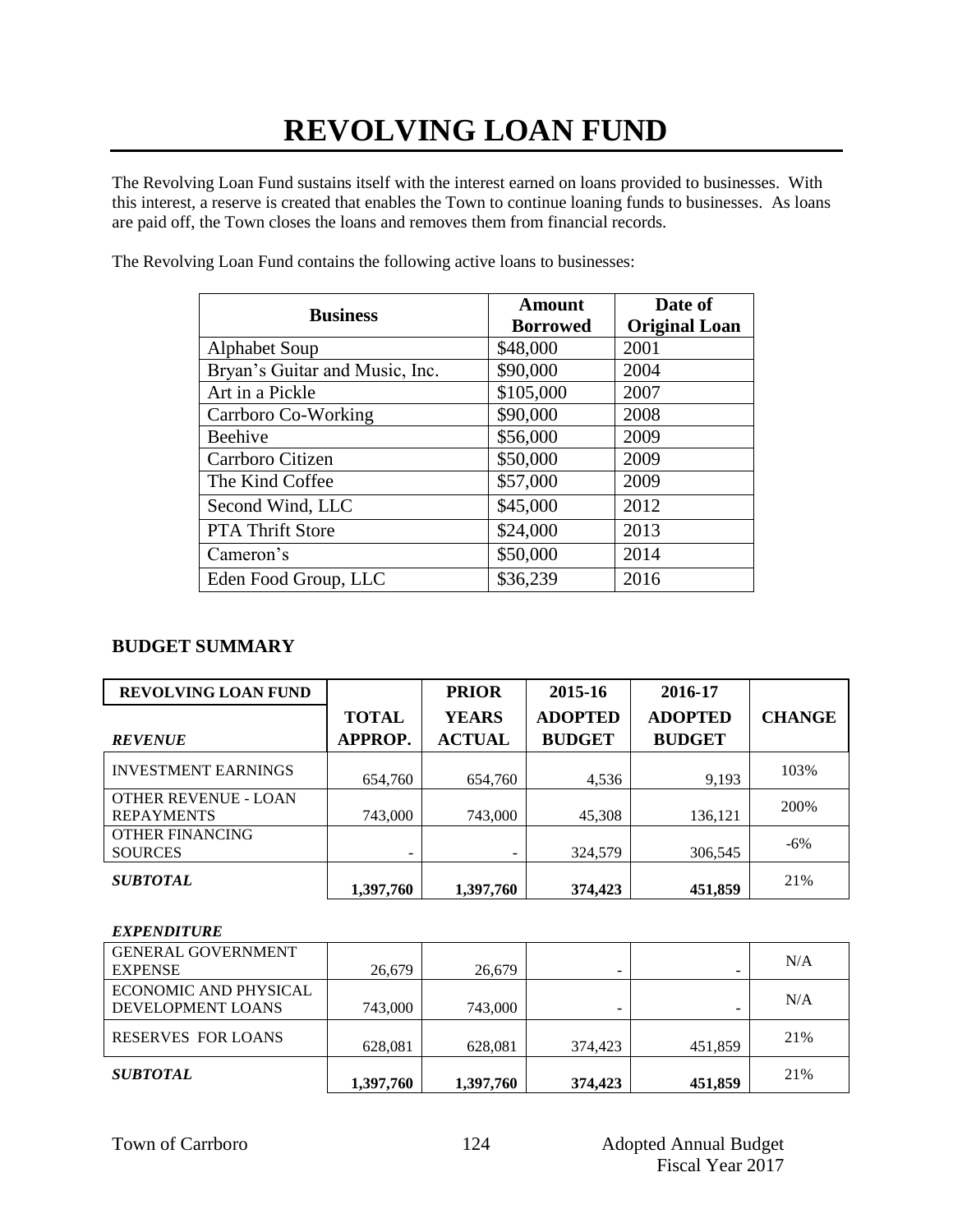# **ENERGY EFFICIENCY REVOLVING LOAN FUND**

The Energy Efficiency Revolving Loan was started in 2010 with US Department of Energy funds through a grant to Southeastern Energy Efficiency Alliance (SEEA) for the Town to implement a small business energy efficiency revolving loan fund with the goal of increasing energy efficiency in commercial buildings.

#### **BUDGET SUMMARY**

| <b>ENERGY EFFICIENCE</b><br><b>REVOLVING LOAN FUND</b> |                         | <b>PRIOR</b>                  | 2015-16                         | 2016-17                         |               |
|--------------------------------------------------------|-------------------------|-------------------------------|---------------------------------|---------------------------------|---------------|
| <b>REVENUE</b>                                         | <b>TOTAL</b><br>APPROP. | <b>YEARS</b><br><b>ACTUAL</b> | <b>ADOPTED</b><br><b>BUDGET</b> | <b>ADOPTED</b><br><b>BUDGET</b> | <b>CHANGE</b> |
| <b>INVESTMENT EARNINGS</b>                             |                         | 125                           | 2,274                           | 10,144                          | 346%          |
| OTHER REVENUE - LOAN<br><b>REPAYMENTS</b>              | 7,128                   | 36,673                        | 9,668                           | 36,673                          | 279%          |
| <b>OTHER FINANCING SOURCES</b>                         | 100,000                 | 183,272                       | 45,896                          | 66,125                          | 44%           |
| <b>SUBTOTAL</b>                                        | 107,128                 | 220,070                       | 57,838                          | 112,942                         | 95%           |

#### *EXPENDITURE*

| ECONOMIC AND PHYSICAL<br>DEVELOPMENT LOANS | 107,128 | 107,128 |        |         | N/A   |
|--------------------------------------------|---------|---------|--------|---------|-------|
| <b>COMMUNITY SOLAR PROGRAM</b>             |         | -       |        | 60,000  | N/A   |
| <b>RESERVES</b>                            |         |         | 57,838 | 52,942  | $-8%$ |
| <b>SUBTOTAL</b>                            | 107,128 | 107,128 | 57,838 | 112,942 | 95%   |

Below is a list of active Energy Efficiency Revolving Loan Fund loans:

| <b>Business</b>           | <b>Amount</b>   |  |  |
|---------------------------|-----------------|--|--|
|                           | <b>Borrowed</b> |  |  |
| Surplus Sids              | 30,000.00<br>\$ |  |  |
| Sophie Piesse             | 7,000.00        |  |  |
| LB Bradley                | 7,000.00        |  |  |
| Dispute Settlement Center | 35,000.00       |  |  |
| The Arts Center           | 28,128.00       |  |  |